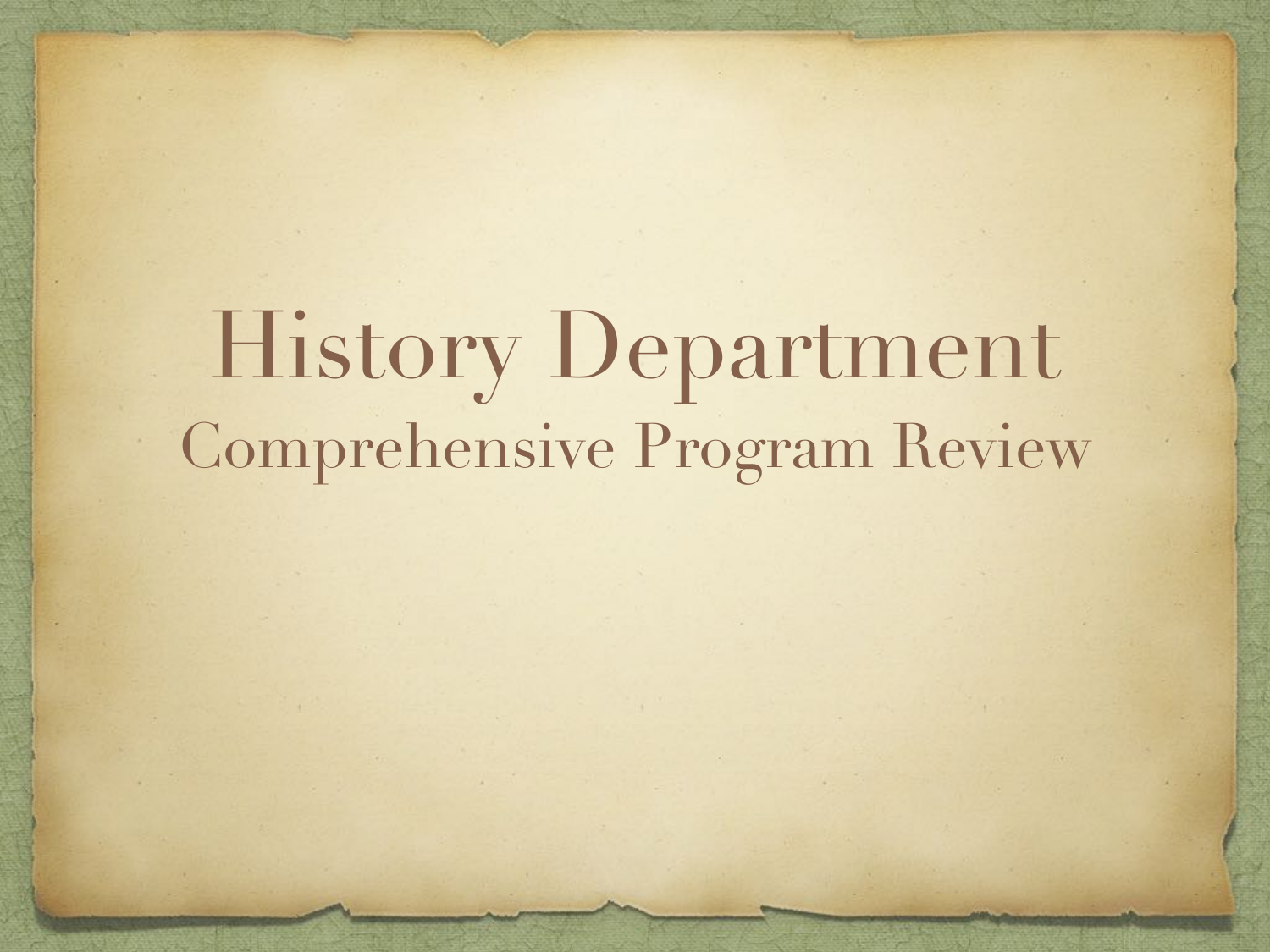# Historical Framework Assessing Past &Present While Planning for the Future

**= + =**

Historical Challenge Historical Outcome Choice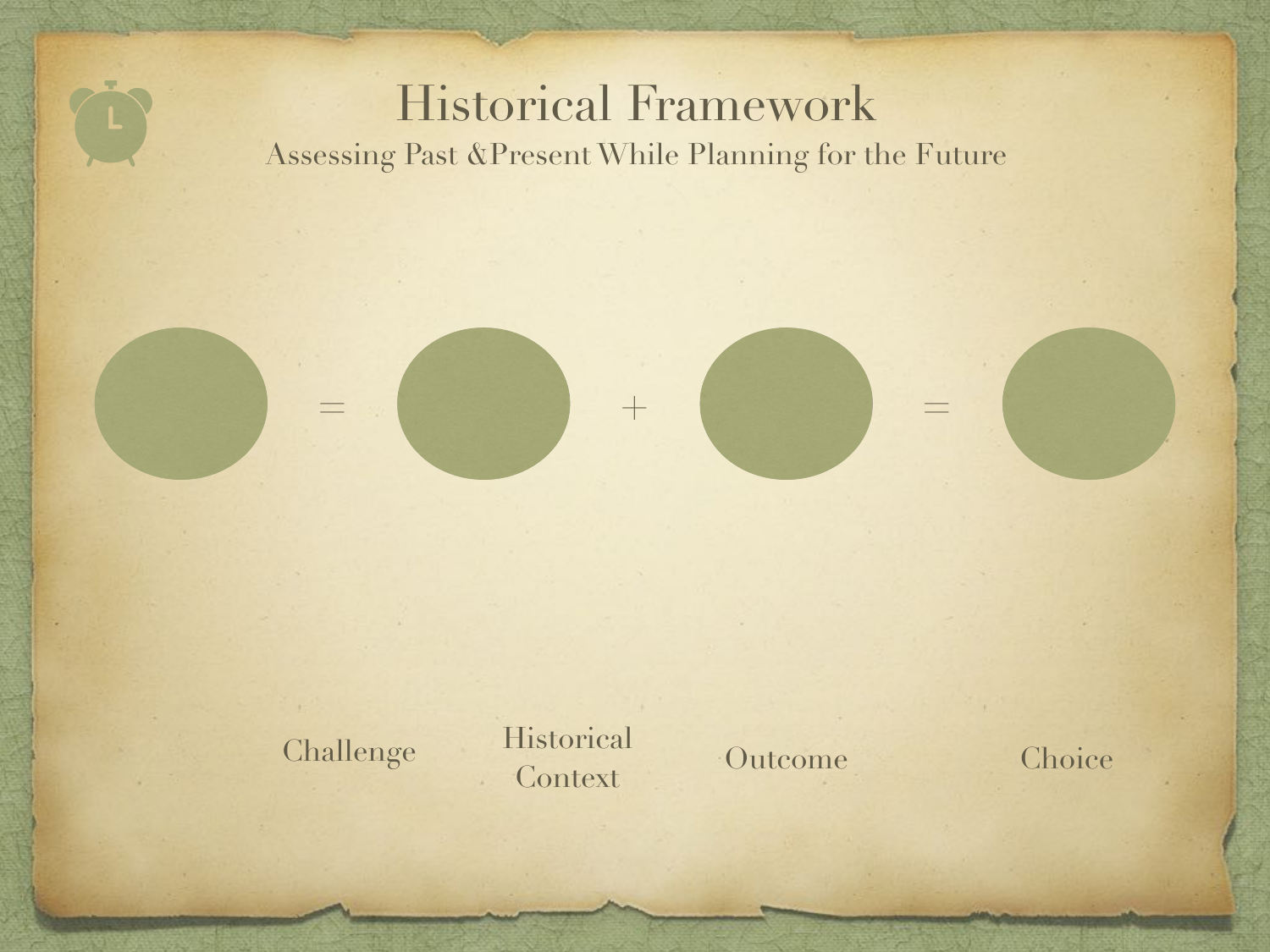# (Historical) Context Snap shot of Program

- · 4 tenured faculty, 9 adjunct faculty
- AA-T History
- Department carries a major portion of our divisions load through G.E. offering.
- We have roughly 20 courses that we offer in various modalities.

#### About Us Campus Contributions

Our department & its members have contributed to equity informed programming such as...

- Comprehensive College Redesign
- · Equity Academies
- · Social Science Unwrapped Series
- Project Change
- Learning communities

#### Program Outcomes

(We are a GE program. Only 10 students graduated with a History Degree in the last two academic years)

|                     |                                | Success with                            |                                          |                                     | <b>Questions/Observations</b>                                  |
|---------------------|--------------------------------|-----------------------------------------|------------------------------------------|-------------------------------------|----------------------------------------------------------------|
| We are an HSI?!?!?! | .atinx:<br>Filipinx:<br>Asian: | 70% & 67%<br>76% & 75%<br>83% & 80%     | Multi-race:<br>Black:<br>Pacific Is.:    | 75% & 75%<br>65% & 67%<br>64% & 57% | • Are we collecting CPR<br>trends?<br>• We need intersectional |
|                     | White:                         | 79% & 79%<br>Female: 77% & 76%<br>Male: | Nat. Am./Al. Nat. 67% & 55%<br>74% & 72% |                                     | data                                                           |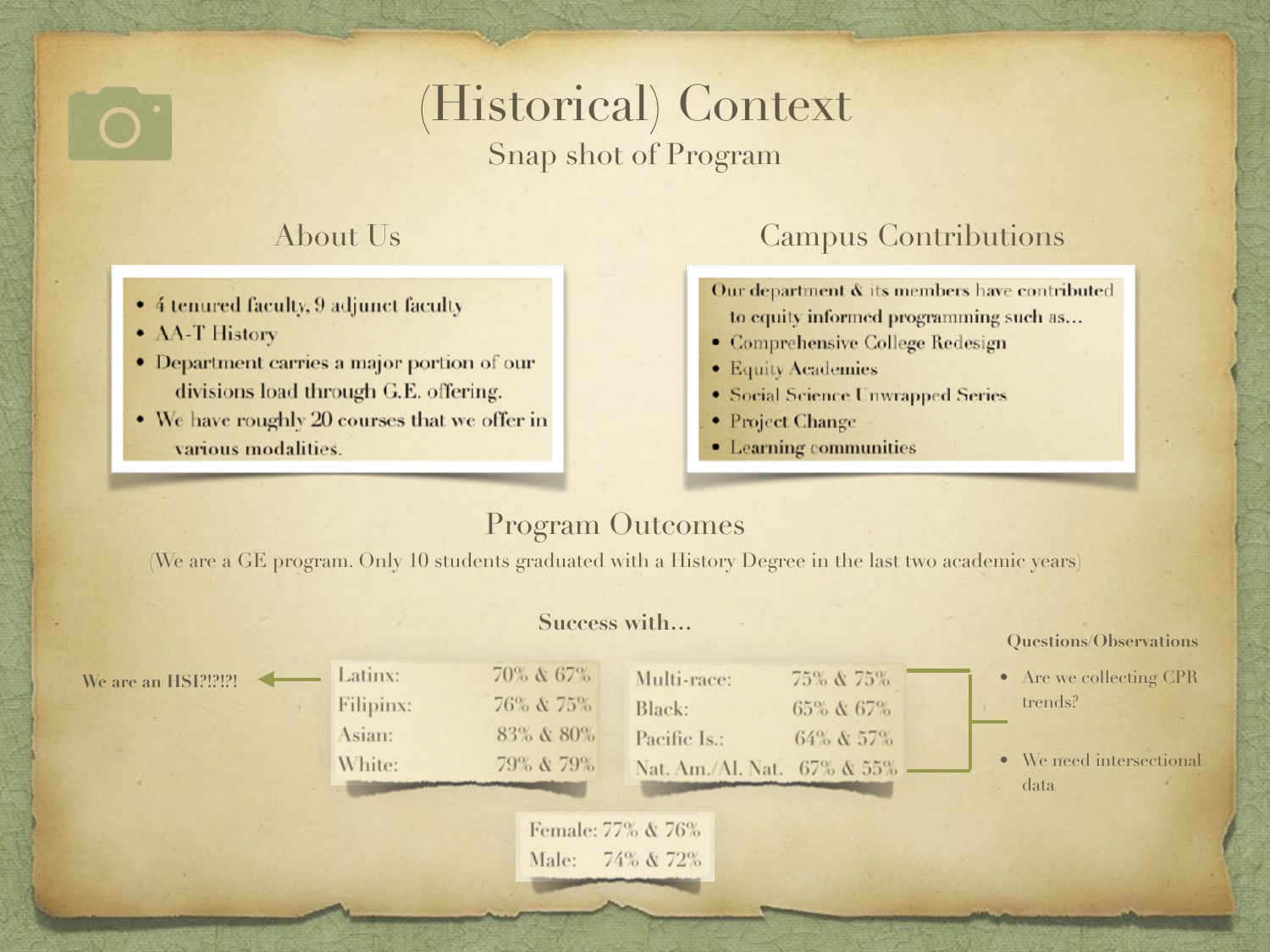## The Challenge(s) Issues & obstacles identified through CPR process

### Departmental Challenges

Deep philosophical divides i.e. Student-ready vs. collegeready orientations Lack of Programmatic identity

i.e. Regardless of what class a student takes, what is the historical framework of thought they should leave with?

#### Lack of Departmental Engagement

i.e. We do not meet regularly, and not all tenured faculty contribute to departmental responsibilities

### Institutional Challenges

Need for more integration

i.e. How are cpr findings informing Ed Master plan, Peoples College, and PD?

#### Misalignment between mindset & Structures

Student-ready pedagogy requires significant more time for relationship building and relevant curriculum designing so 5 classes at 45 students does not work

#### Equity as a Choice

Inequity is not the accumulation of random individual choices, but the desire of a system realized through its institutions

These challenges, in part, contribute to the equity gap data on the previous slide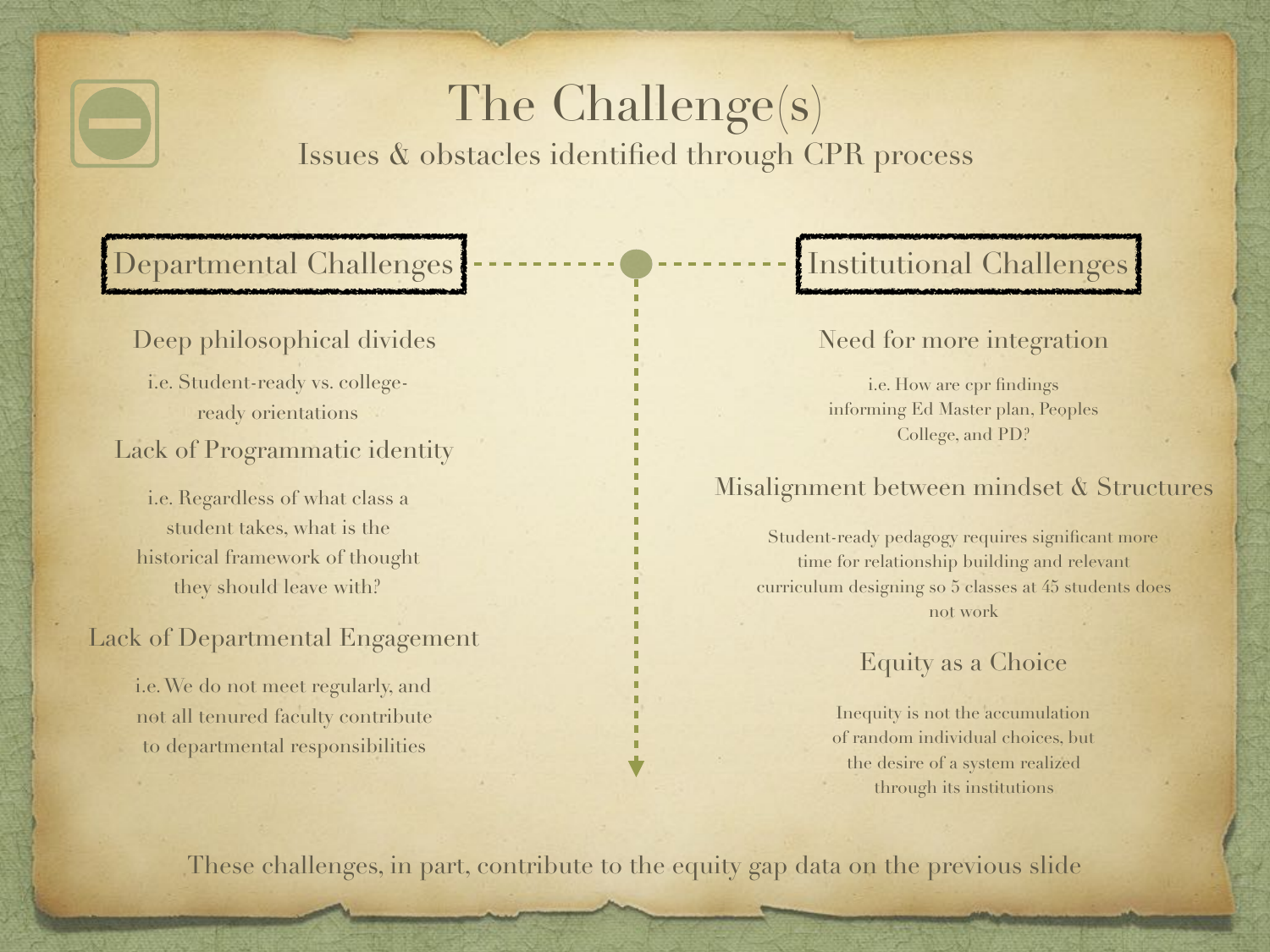# The Choice

Addressing Program identity through revamped SLO's

**Criteria's for Revamped SLO's**

Is it equity advancing?

Is it social justice oriented?

Does it center students?

Does it support currency & relevance?

Does it align with ISLO's?

#### **SLO Model (ex. Hist 240)**

1.Analysis and evaluation of how laws, policies and institutions have affected the distribution of power, privilege, and access for various ethnic and racial groups in California history.

2. Examination and evaluation of the significant historical contributions of various ethnic and racial groups in the development and evolution of California.

3.Assess the role the history of race and ethnicity has played in shaping contemporary social issues in California.

4. Assess the role the history of race and ethnicity in California has played in shaping personal circumstances.

\*We have created PSLO's for the first time, and they are aligned with our SLO model. \*We have updated all COR's to include ZTC materials, and some faculty are working on ZTC related projects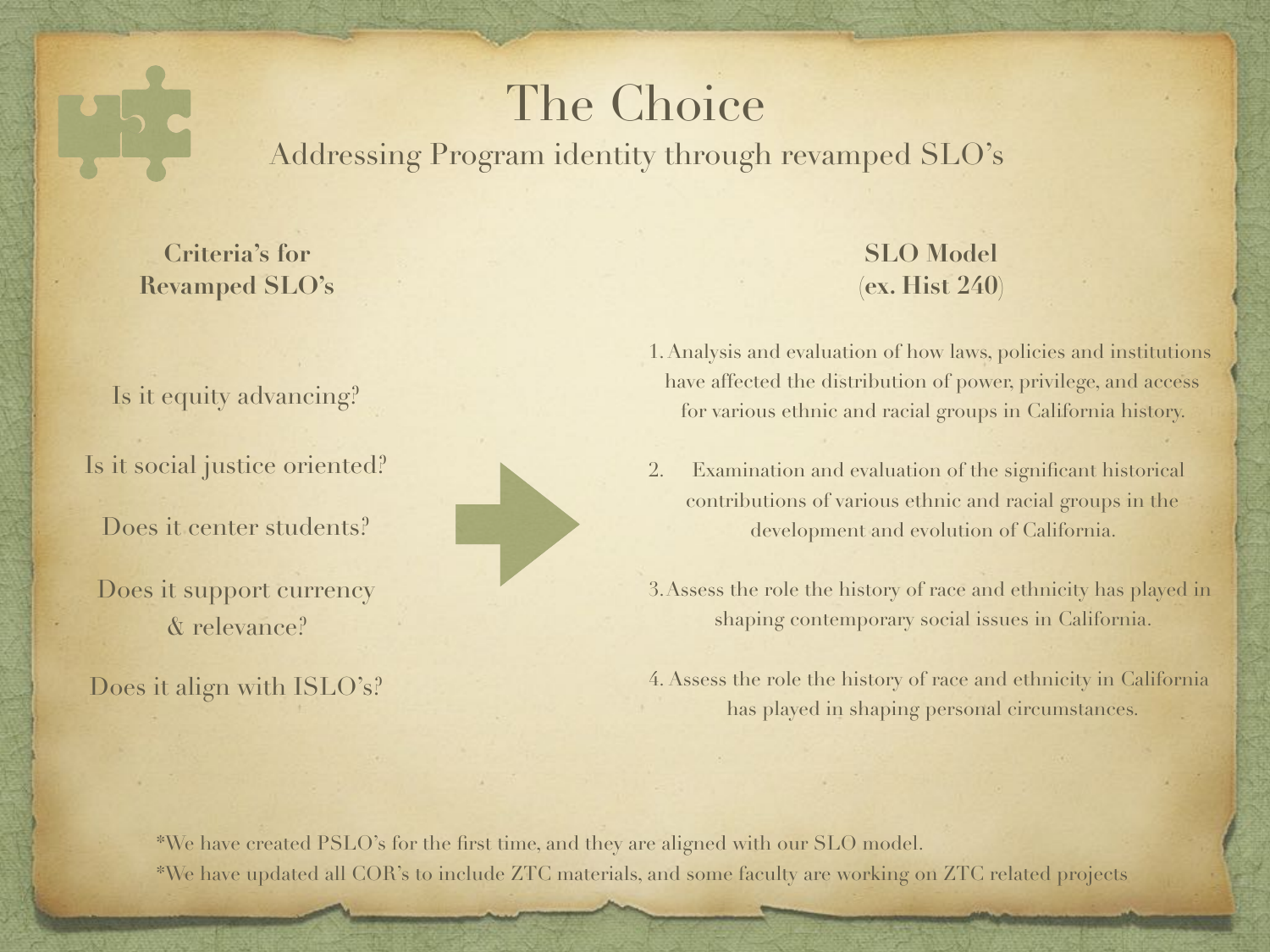# Outcome(s)

Goals moving into the next six year cycle

Goal 1 Develop an equity informed departmental philosophy & identity

Goal 2 Develop assessment tools for our new  $SLO's$ 

Goal 3 Advocate for the hiring of, at least, two fulltime hires

We are requesting that our administration grants us a department chair to coordinate the efforts necessary to achieving goals 1 & 2.

We carry the load for our division & corner stone g.e. programs

We have 13 faculty We have deep divides to bridge Inequitable work load on our dept already is a problem